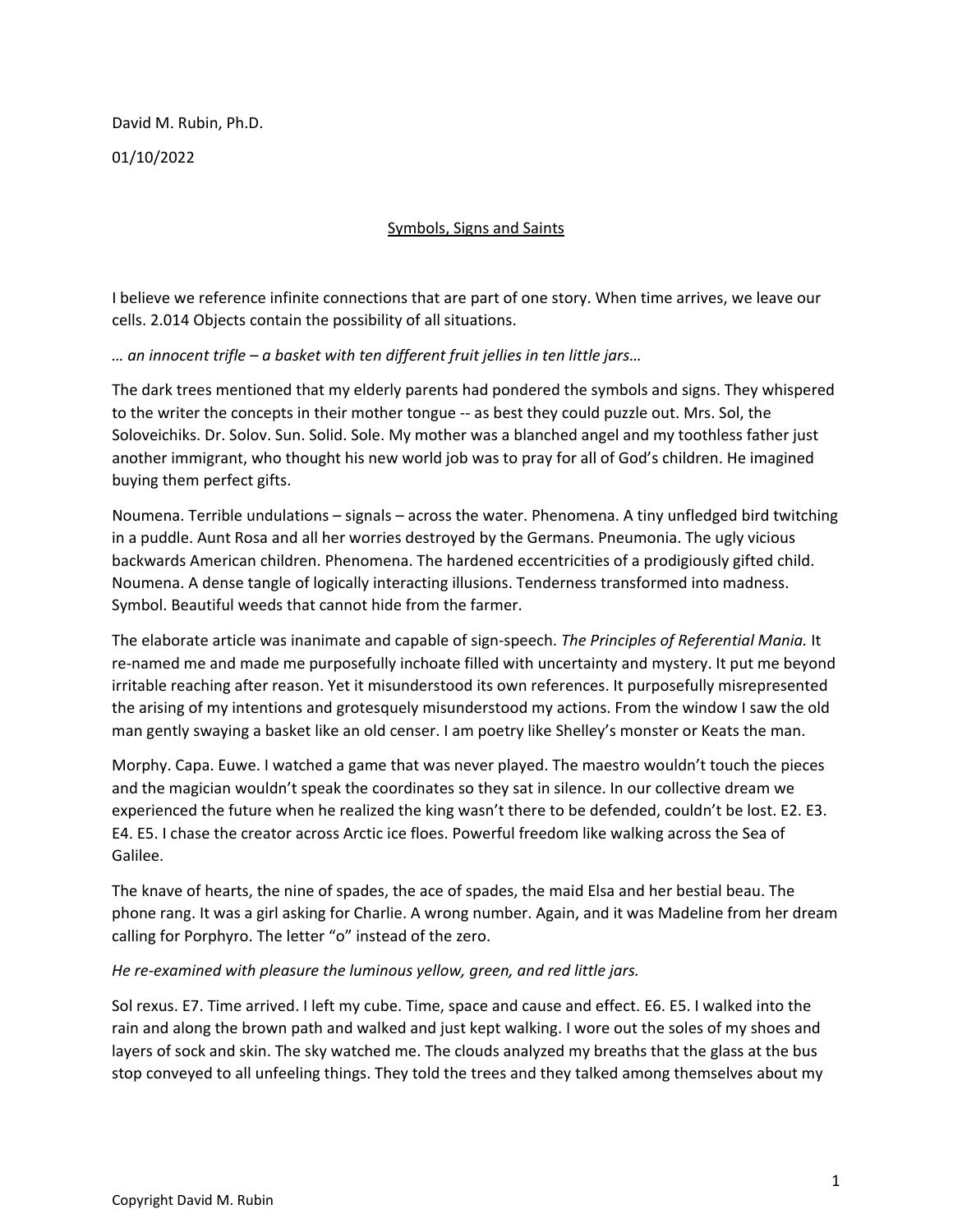intentions. 6.4311. Death is not an event in life: we do not live to experience death. The solid mountains recorded my passing.

*… plum, quince. He had got to crab apple...*

Their telephone rang again as I tore a hole in this world. 1.1 The world is the totality of facts, not of things.

*Of candied apple, quince and plum…* 

I Porphyro unwound, uncoded, flew as if upside down. Shadowed by phenomenal nature, I traversed dark to light and again, through the file and crossed rows. I ran through the moors, heart on fire, past 100 swordsmen, barbarian hordes, whose very dogs howled against my lineage. I ran past a whole blood-thirsty race.

Numb were the beadsman's fingers… skeletal, wan. Bare and silent feet on the church's cold stones. They pay for him to pray for everyone. He prayed for the lords and pitied the amorous pawns and hotblooded knights and knaves, none of whom appeared that night to the sleeping princess. His prayer he saith, this patient holy man.

I moved from the shadows in that mansion foul and tapped the shoulder of the Beldame Angela, withered of body and soul. The old crone startled but knew my friendly face and grasp'd my fingers in her palsied hand and said follow me. Through this lowly arched way to a moonlit room, pale, lattic'd, chill and silent as a tomb.

She pleaded in whispers for me to leave as 'twas St Agnes Eve – where Madeline fair lady was to sleep in enchantments cold, in lap of legends old. How virgins might have visions of delight, and soft adorings from their loves receive upon the honeyed middle of the night. Just look upward with eyes for all that they desire for Agnes' dream, the sweetest of the year.

Sudden a thought came, a stratagem I propose that makes the Beldame start: "a cruel man and impious thou art! Let her pray, and sleep, and dream alone with her good angels, far apart from wicked men like thee. Go, go! Thou canst not surely be the same that thou didst seem."

"I will not harm her, by all saints I swear or look with ruffian passion on her face."

"Ah! why wilt thou affright a feeble soul? A poor weak, palsy stricken, churchyard thing, whose passingbell may ere the midnight toll; whose prayers for thee, each morn and evening, were never missed."

My gentle speech, so woeful, and of such deep sorrowing turned her mind that Angela gave promise she will do whatever I shall wish, betide her weal or woe -- which was to lead me, in close secrecy to Madeline's chamber, and hide me in her closet that I might see her beauty unespy'd. Though never on such a night have lovers met since Merlin paid his Demon all the monstrous debt.

I gazed on that bed beneath the triple arches garlanded with carven fruits and flowers, and bunches of knot-grass, and shone the wintry moon its fair jewels on Madeline's fair breast as she said grace, a splendid angel. I grew faint. Her heart was voluble, paining with eloquence her balmy side; as though a tongueless nightingale should swell her throat in vain, and die, heart-stifled, in her dell. She loosened her fragrant boddice, by degrees her rich attire crept rustling to her knees. Half hidden like a mermaid in